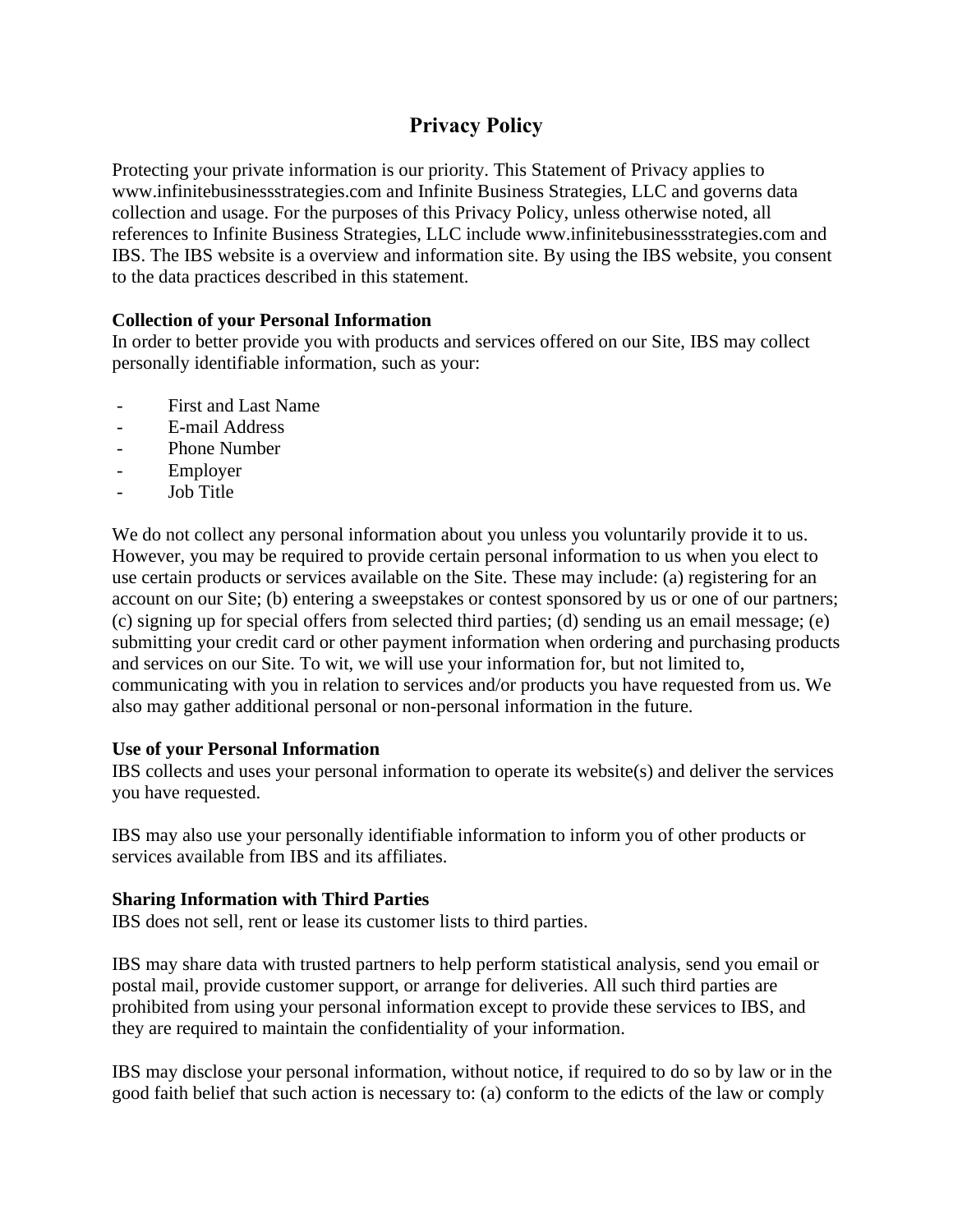with legal process served on IBS or the site; (b) protect and defend the rights or property of IBS; and/or (c) act under exigent circumstances to protect the personal safety of users of IBS, or the public.

## **Automatically Collected Information**

Information about your computer hardware and software may be automatically collected by IBS. This information can include: your IP address, browser type, domain names, access times and referring website addresses. This information is used for the operation of the service, to maintain quality of the service, and to provide general statistics regarding use of the IBS website.

#### **Links**

This website contains links to other sites. Please be aware that we are not responsible for the content or privacy practices of such other sites. We encourage our users to be aware when they leave our site and to read the privacy statements of any other site that collects personally identifiable information.

## **Children Under Thirteen**

IBS does not knowingly collect personally identifiable information from children under the age of thirteen. If you are under the age of thirteen, you must ask your parent or guardian for permission to use this website.

## **E-mail Communications**

From time to time, IBS may contact you via email for the purpose of providing announcements, promotional offers, alerts, confirmations, surveys, and/or other general communication. In order to improve our Services, we may receive a notification when you open an email from IBS or click on a link therein.

If you would like to stop receiving marketing or promotional communications via email from IBS, you may opt out of such communications by Customers may unsubscribe from emails by "clicking on the UNSUBSCRIBE button.".

#### **Changes to this Statement**

IBS reserves the right to change this Privacy Policy from time to time. We will notify you about significant changes in the way we treat personal information by sending a notice to the primary email address specified in your account, by placing a prominent notice on our site, and/or by updating any privacy information on this page. Your continued use of the Site and/or Services available through this Site after such modifications will constitute your: (a) acknowledgment of the modified Privacy Policy; and (b) agreement to abide and be bound by that Policy.

#### **Contact Information**

IBS welcomes your questions or comments regarding this Statement of Privacy. If you believe that IBS has not adhered to this Statement, please contact IBS at:

Infinite Business Strategies, LLC 1008 Castleview Court Saint Charles, Missouri 63304